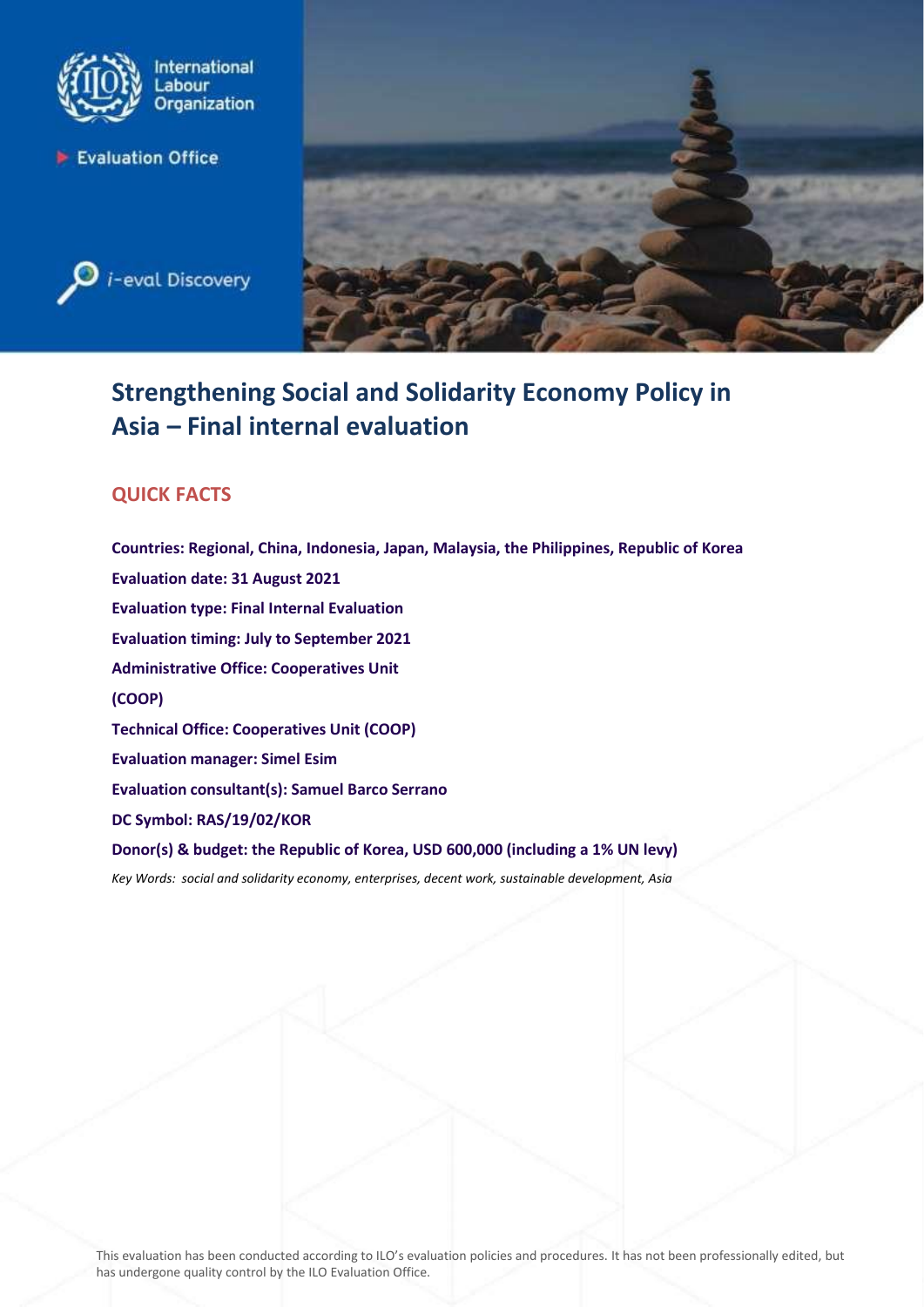

Evaluation Office



| <b>BACKGROUND &amp; CONTEXT</b>                                          |                                                                                                                                                                                                                                                                                                                                                                                                                                                                                                                                                                                                                                                                                                                                                                                                                                                                                                                                                                                                                                                                                                                                                                                                                                                                                                                                                                                             |
|--------------------------------------------------------------------------|---------------------------------------------------------------------------------------------------------------------------------------------------------------------------------------------------------------------------------------------------------------------------------------------------------------------------------------------------------------------------------------------------------------------------------------------------------------------------------------------------------------------------------------------------------------------------------------------------------------------------------------------------------------------------------------------------------------------------------------------------------------------------------------------------------------------------------------------------------------------------------------------------------------------------------------------------------------------------------------------------------------------------------------------------------------------------------------------------------------------------------------------------------------------------------------------------------------------------------------------------------------------------------------------------------------------------------------------------------------------------------------------|
| <b>Summary of the project</b><br>purpose, logic and<br>structure         | The Strengthening Social and Solidarity Economy Policy in Asia<br>project (RAS/19/02/KOR) was undertaken by the ILO, with the<br>implementing partner, Korea Social Enterprise Promotion Agency<br>(KoSEA) and two sub-contractors, Center for Social Innovation<br>Education and Research (CSIER), Seoul National University for the<br>Research component and Underdogs (Korean social enterprise<br>specialized in training) for the Capacity-building. The project aimed<br>to enhance the understanding of ILO constituents and other relevant<br>stakeholders on the SSE in six countries in Asia (China, Indonesia,<br>Japan, Malaysia, the Philippines, and Republic of Korea) and to<br>provide technical support to countries to develop and/or<br>mainstream SSE in their national development policies and<br>programmes. The project operationalized the objective through two<br>components: research and capacity-building. The research aimed to<br>map the SSE landscape in six countries with an analytical framework<br>and identify policy challenges and preliminary pathways for<br>strengthening the SSE in the region. The capacity-building<br>component aimed to equip policymakers, practitioners, and other<br>stakeholders with common understanding on values<br>and<br>contributions of the SSE to decent work and sustainable and<br>inclusive development. |
| <b>Present situation of the</b><br>project                               | The project started in June 2019 and ended, following a twelve-<br>month cost extension in June 2021 (The project's initial duration was<br>18 months but it was granted a no-cost extension until June 30,<br>2021, due to the COVID-19 pandemic and initial delays in project<br>implementation).                                                                                                                                                                                                                                                                                                                                                                                                                                                                                                                                                                                                                                                                                                                                                                                                                                                                                                                                                                                                                                                                                         |
| Purpose, scope and clients<br>of the evaluation                          | This final evaluation aimed to assess the project by: (i) providing an<br>internal assessment of the <i>performance</i> of the project; (ii) assessing<br>the outcomes of the project, and (iii) identifying good practices and<br>draw lessons and forward-looking recommendations. The evaluation<br>covers all activities and components of the project for the period from<br>June 2019 to June 2021, and it is intended to serve both accountability<br>and learning purposes.                                                                                                                                                                                                                                                                                                                                                                                                                                                                                                                                                                                                                                                                                                                                                                                                                                                                                                         |
| <b>Methodology of</b><br>evaluation                                      | The evaluation consisted of a desk review, interviews, and a<br>quantitative and qualitative assessment of data (i.e. participant list,<br>project documents, tools). The interviews were conducted with<br>representatives of tripartite constituents, regional organizations,<br>former project staff, enterprise specialists and project officers in ILO<br>field offices. Due to time constraints, interviews were undertaken with<br>a limited number of participants (19), and a workshop could not be<br>held to discuss key evaluation findings with stakeholders.                                                                                                                                                                                                                                                                                                                                                                                                                                                                                                                                                                                                                                                                                                                                                                                                                  |
| Relevance and strategic fit of the project<br><b>MAIN FINDINGS &amp;</b> |                                                                                                                                                                                                                                                                                                                                                                                                                                                                                                                                                                                                                                                                                                                                                                                                                                                                                                                                                                                                                                                                                                                                                                                                                                                                                                                                                                                             |
| <b>CONCLUSIONS</b>                                                       |                                                                                                                                                                                                                                                                                                                                                                                                                                                                                                                                                                                                                                                                                                                                                                                                                                                                                                                                                                                                                                                                                                                                                                                                                                                                                                                                                                                             |
|                                                                          | The findings highlight the relevance of the project with development<br>plans, constituents' needs, and the overall programme of the ILO.<br>There are a few shortcomings that need to be borne in mind, however.<br>Firstly, the limited involvement of social partners in the overarching                                                                                                                                                                                                                                                                                                                                                                                                                                                                                                                                                                                                                                                                                                                                                                                                                                                                                                                                                                                                                                                                                                 |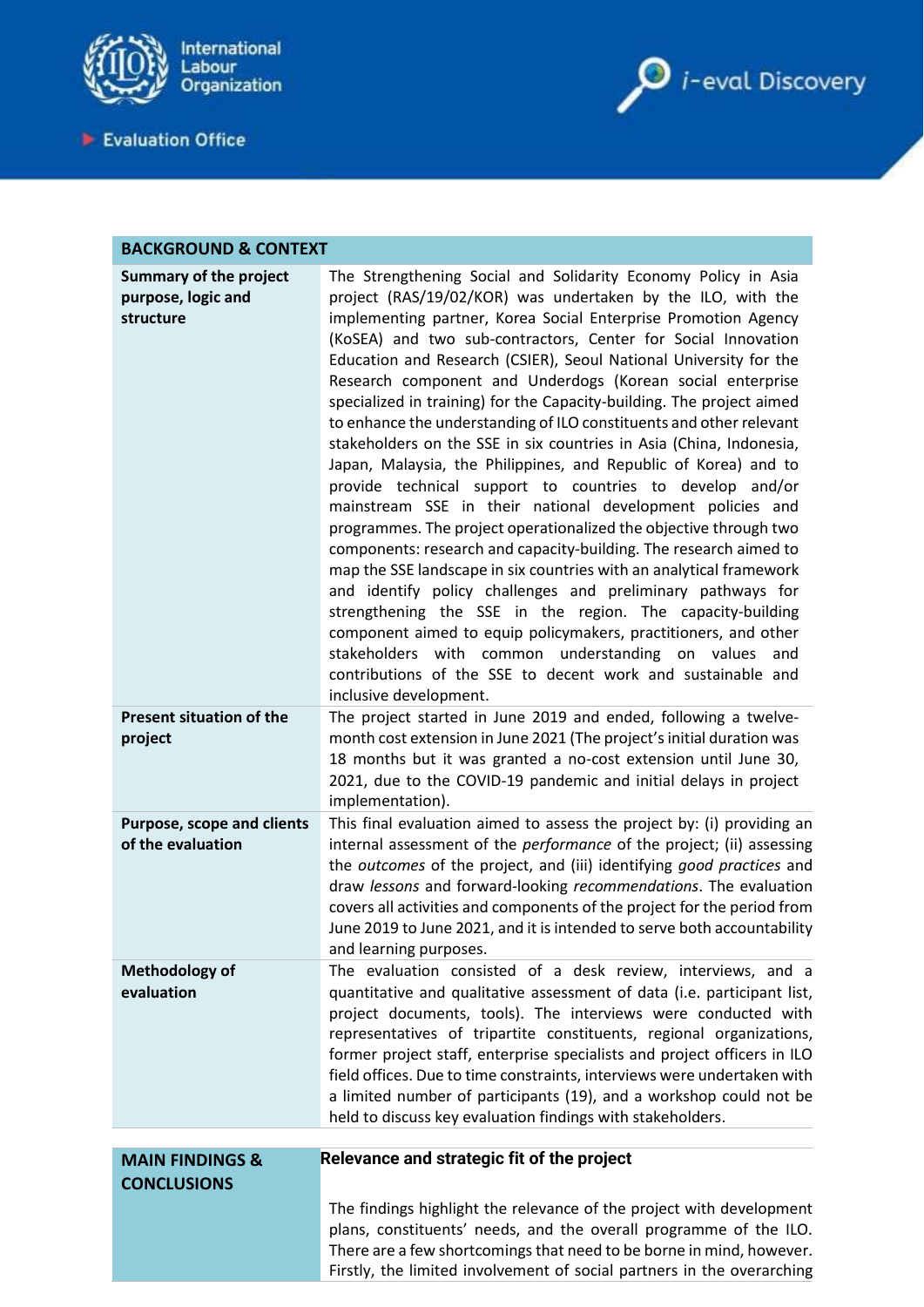design of the programme, and the finding that many respondents lacked an understanding of the relationship among the project's objectives, outcomes, and outputs. This may be due to the absence of an articulated, and clearly communicated, overarching Theory of Change that is used as a basis for determining the relevance of the specific activities.

#### **Coherence**

The project has internal coherence, involving enterprise specialists and relevant technical staff in ILO field offices, which contributed to enhancing the capacities of field staff on the SSE. It emerges from the interviews, however, that synergies between the programmes could be improved. The project was not able to fully leverage the ILO contributions, through its comparative advantages (such as international labour standards, and the ILO's Decent Work Agenda) partly due to the project implementors' (KoSEA, sub-contractors) lack of knowledge about the ILO. Regarding external coherence, there was some collaboration with partner institutions, but their level of involvement could have been strengthened in the design and implementation stages.

# **Validity of the project design**

A concept note detailing the background, rationale, and outcomes and a budget was provided while a project strategy including a theory of change, risk analysis and feasibility assessment were missing. They could have been useful to monitor, track and evaluate the effectiveness of the project against its outcomes. The project title "Strengthening Social and Solidarity Economy in Asia" and its objectives may have been overly ambitious considering that very few policies on SSE are in place in the region, and the understanding around the SSE is in its initial stages in Asia. The inclusion of an employment dimension was not realistic, considering that the concept of the SSE is not well established and obtaining data on employment is challenging due to the scarcity of data and difficulty in measurement.

#### **Effectiveness**

Most of the outcome and output targets have been achieved. Due to the COVID-19 pandemic challenges, the project duration was extended for six months, and activities were converted to a hybrid (conference) and online (workshop) formats. Despite the challenges, the ILO carried out the project activities successfully in cooperation with implementing partner and sub-contractors. A mapping of the SSE landscape and good practices in six Asian countries were shared, creating a foundation for mainstreaming SSE in policies and programmes. Policymakers, practitioners, and relevant stakeholders were better equipped with a common understanding of values and contribution of SSE to decent work.

#### **Efficiency of resource use and management arrangements**

The project has made an efficient resource use, achieving all the project outputs in a timely manner. However, the project did not generate any savings from the project activities and there was no budget allocated for follow-up and communication and dissemination activities. The complex management structure (ILO, implementing partner, sub-contractor, researchers) made it difficult to monitor,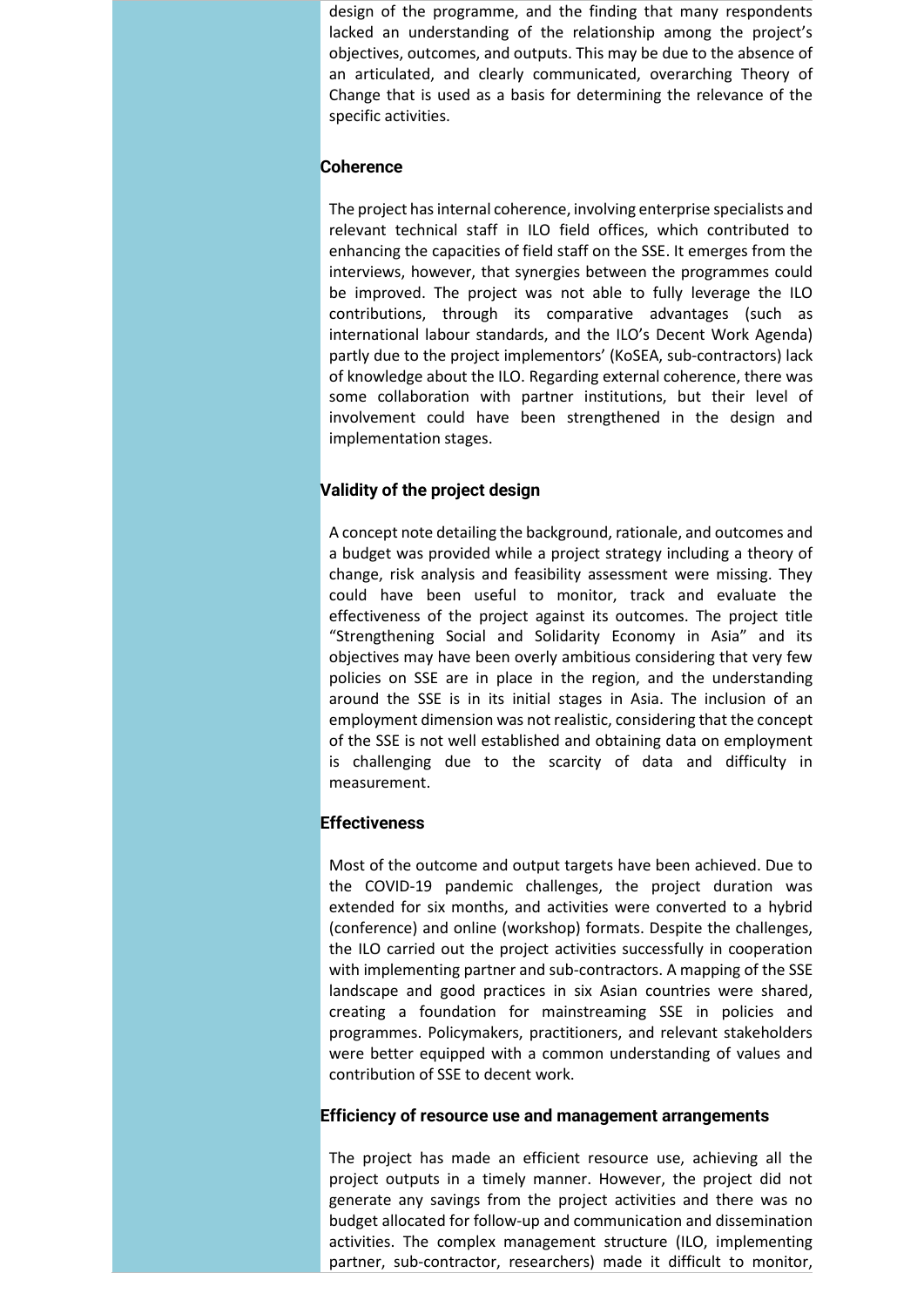track expenditures and redirect savings to other priority activities. The involvement of the implementing agency (KoSEA) resulted in additional costs, while its role may have been redundant and unnecessary (overlapping with the role of the ILO project team).

#### **Impact orientation**

The impacts at the country level vary considerably depending on the level of interest and willingness of national stakeholders to engage in the topic. While project outputs have been successfully achieved, it may be too early to assess the long-term impact of the project, given that developing or adopting legislations and policies is a lengthy process, that often extends beyond lifespan of a project.

### **Sustainability**

The COVID-19 pandemic has impacted the sustainability of project activities in two important ways: it led to renewed interest from stakeholders on the SSE's role in COVID-19 response and recovery. However, the travel restrictions have limited face-to-face interactions, that are key to community building and mutual learning. Whether the net benefits of the intervention are likely to continue or not is contingent upon the stakeholders' commitment, and external factors, such as the political and economic conditions. The upcoming general discussion on the SSE at the 110th International Labour Conference in June 2022 and the continuation of the efforts through the second phase of the project will help sustain the gains from this project in the long-term.

# **Cross-cutting issues**

The project has sufficiently incorporated and addressed gender and social dialogue elements while some others, such as disability, International Labour Standards and other vulnerable groups have only been marginally addressed. This may be due to the lack of consideration of the cross-cutting issues in the project design and in the monitoring framework and the implementing partner's lack of knowledge of the ILO's normative framework and decent work considerations. There were several efforts from the ILO project team toward addressing these concerns with mixed results.

| RECOMMENDATIONS, LESSONS LEARNED AND GOOD PRACTICES |                                                                                                                                                                                                                                                                                                                                                                                                                                                                                                                   |  |
|-----------------------------------------------------|-------------------------------------------------------------------------------------------------------------------------------------------------------------------------------------------------------------------------------------------------------------------------------------------------------------------------------------------------------------------------------------------------------------------------------------------------------------------------------------------------------------------|--|
| Recommendati<br>ons                                 | The recommendations can be presented in four areas:                                                                                                                                                                                                                                                                                                                                                                                                                                                               |  |
|                                                     | Programming:<br>1. Strengthen the programme-wide theory of change<br>(project team, high, medium-term, low)*<br>Develop clear knowledge and risk management strategy<br>2.<br>(project team, high, long-term, low)<br>Improve design and implementation of the budget<br>3.<br>(project team, high, medium-term, low)<br>Develop and implement a knowledge management strategy<br>4.<br>(project team and consultants, medium, medium-term, low)<br>Allow for better use of in-house know-how and expertise<br>5. |  |
|                                                     | (project team, high, medium-term, medium)<br>Coherence:<br>Ensure better integration of decent work considerations<br>6.<br>(project team, and consultants, high, medium-term, medium)                                                                                                                                                                                                                                                                                                                            |  |